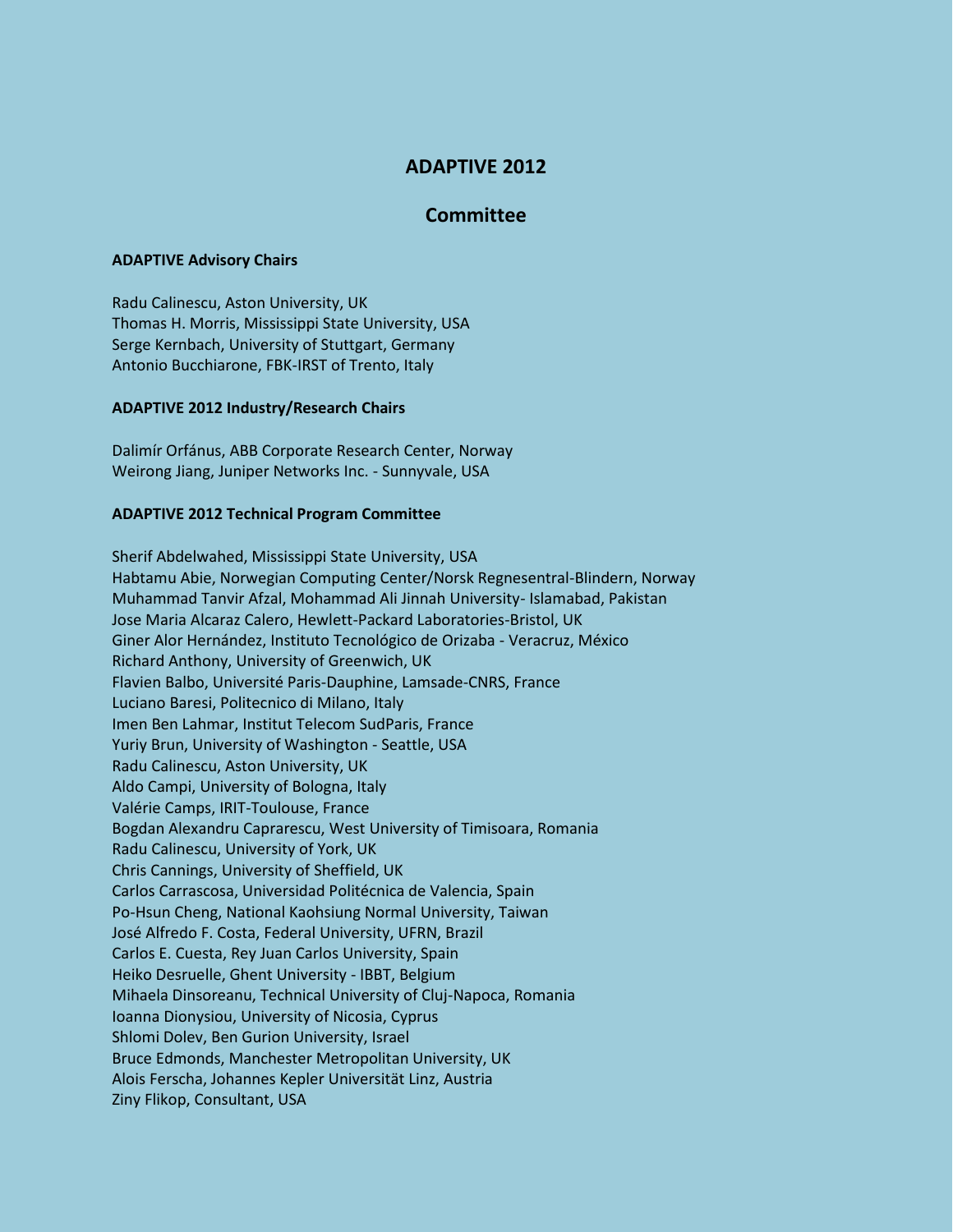Adina Magda Florea, University "Politehnica" of Bucharest, Romania Carlos Flores, Universidad de Colima, México Jorge Fox, ISTI-CNR [Consiglio Nazionale delle Ricerche (CNR), Italy Naoki Fukuta, Shizuoka University, Japan Matjaz Gams, Jožef Stefan Institute - Ljubljana, Slovenia Francisco José García Peñalvo, Universidad de Salamanca, Spain John C. Georgas, Northern Arizona University, USA Joseph Giampapa, Carnegie Mellon University, USA George Giannakopoulos, NCSR Demokritos, Greece Harald Gjermundrod, University of Nicosia, Cyprus Marie-Pierre Gleizes, IRIT - Paul Sabatier University, France Gregor Grambow, University of Ulm, Germany Salima Hassas, Université Claude Bernard-Lyon, France Leszek Holenderski, Philips Research-Eindhoven, The Netherlands Marc-Philippe Huget, University of Savoie, France Waqar Jaffry, Vrije Universitiet - Amsterdam, The Netherlands Jean-Paul Jamont, Université Pierre Mendès France - IUT de Valence & Laboratoire LCIS/INP Grenoble, France Weirong Jiang, Juniper Networks, USA Ilia Kabak, "STANKIN" Moscow State Technological University, Russia Anthony Karageorgos, Technological Educational Institute of Larissa - Karditsa, Greece Serge Kernbach, University of Stuttgart, Germany Mitch Kokar, Northeastern University - Boston, USA Satoshi Kurihara, Osaka University, Japan Marc Kurz, Institute for Pervasive Computing, Johannes Kepler University of Linz, Austria Rico Kusber, University of Kassel, Germany Mikel Larrea, University of the Basque Country UPV/EHU, Spain Ricardo Lent, Imperial College London, UK Jingpeng Li, University of Nottingham Ningbo, China Henrique Lopes Cardoso, LIACC, Universidade do Porto, Portugal Emiliano Lorini, Institut de Recherche en Informatique de Toulouse (IRIT), France Hiep Luong, University of Arkansas, USA Sam Malek, George Mason University, USA Paulo Martins, University of Trás-os-Montes e Alto Douro (UTAD), Portugal Olga Melekhova, Université Pierre et Marie Curie - Paris 6, France John-Jules Meyer, Universiteit Utrecht, The Netherlands Frederic Migeon, IRIT/Toulouse University, France Gero Müehl, University of Rostock, Germany Filippo Neri, University of Naples "Federico II", Italy Dirk Niebuhr, Clausthal University of Technology, Germany Andrea Omicini, Università degli Studi di Bologna - Cesena, Italy Flavio Oquendo, European University of Brittany/IRISA-UBS, France Raja Humza Qadir, dSPACE GmbH, Paderborn, Germany Claudia Raibulet, University of Milano-Bicocca, Italy Mahesh (Michael) S. Raisinghani, TWU School of Management, USA Sitalakshmi Ramakrishnan, Monash University, Australia Wolfgang Reif, University of Augsburg, Germany Yacine Sam, Université François Rabelais Tours, France